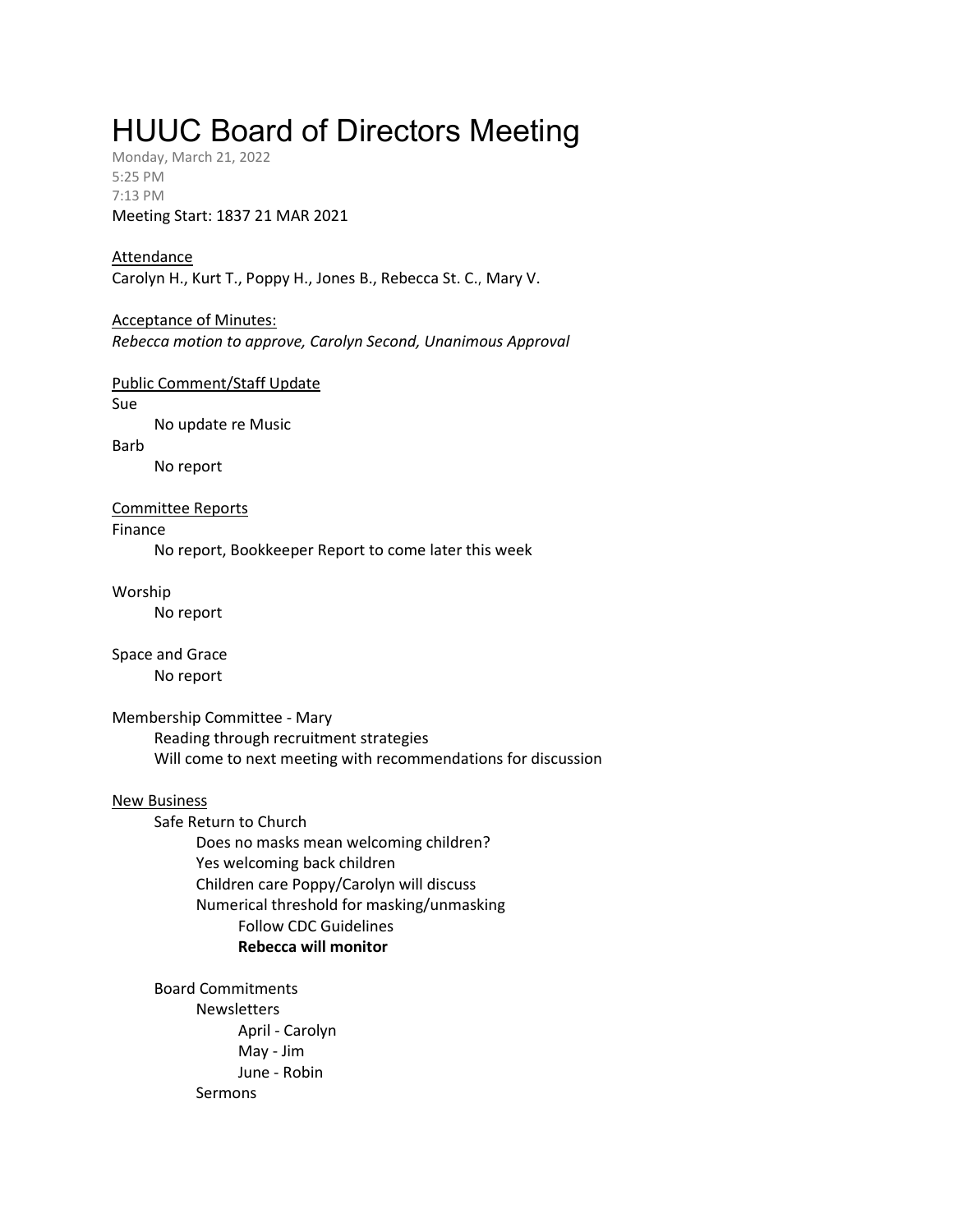April - Poppy May - Jones June - Robin

#### Annual Meeting

May or June Pledge campaign beforehand (Starts 3 APR 2022) May 15th Annual Meeting Need pledge drive/budget Mason-Berlow Award Board Slate Endowment Report Leadership Development Candidate

#### Next Steps Planning

Feedback on Minster Search Email notes from calls to Poppy so she can combine

#### Congregational Meeting April 10th

Potential Consultants: Baba Ted / Pastor Matthew / Rev. Kristen \$500 People are primed to talk about a minister Unification/team building prior to conversation about minister Communication covenant Initial conversations about Minister

No decision in regards to yes or no on the topic

# Board Responsibilities

Food - Reimbursable - Carolyn Space - Small group tables - Jones Warmup activity Follow up

#### Endowment

Jones will call Eli, convey that we supported Committee recommendations Carolyn will put endowment recommendations in the newsletter Also include CDC guidelines

# Website

Needs an update Jones will go through website and find inconsistencies

#### Old Business

Meeting End: 1924 21 MAR 2021